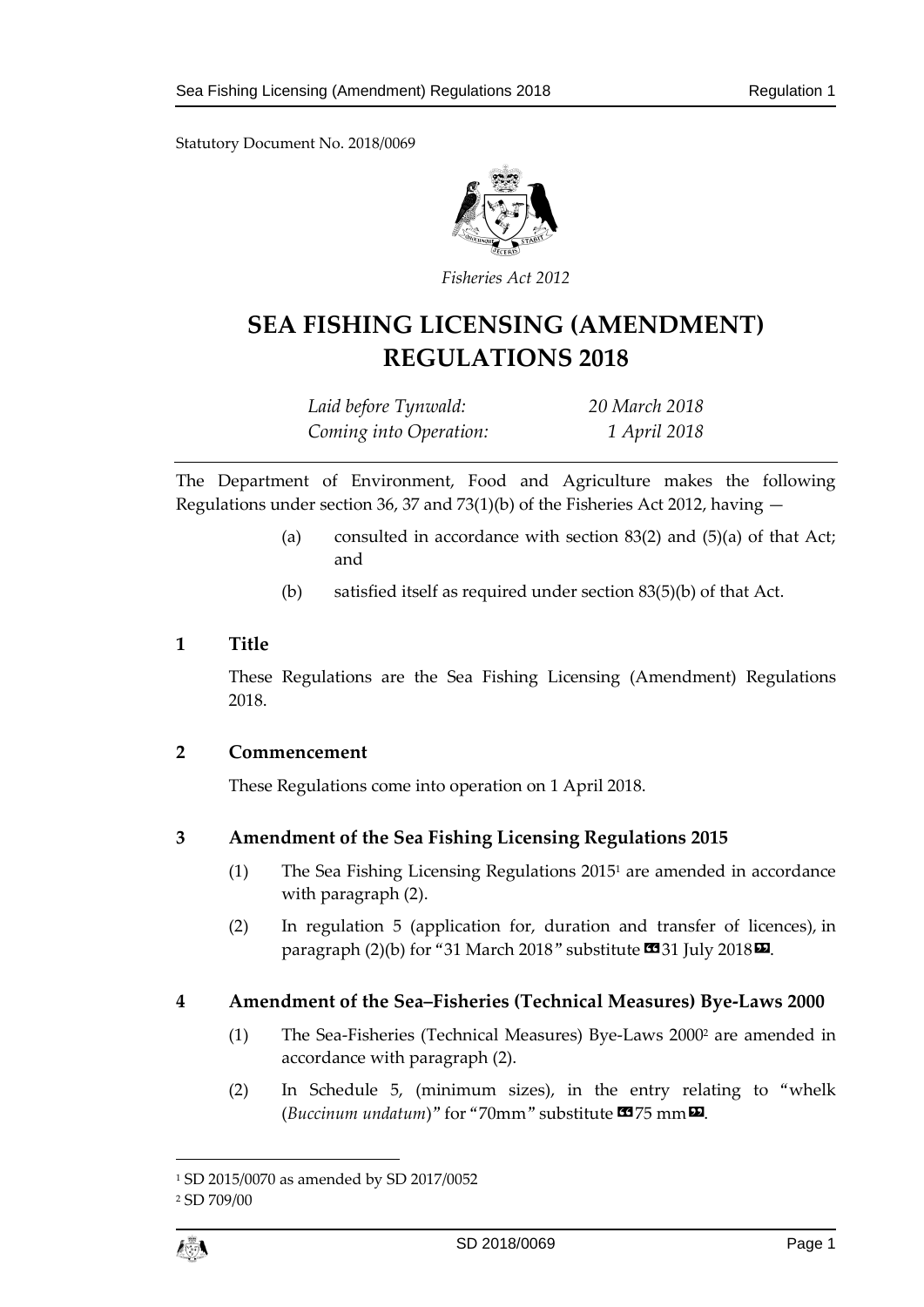#### **5 Revocation**

The Sea-Fisheries (Whelk Licensing, Etc.) Bye-Laws 2007<sup>3</sup> are revoked.

#### **MADE 23RD FEBRUARY 2018**

### **GEOFFREY BOOT**

*Minister for Environment, Food and Agriculture*

-



<sup>3</sup> SD 160/07